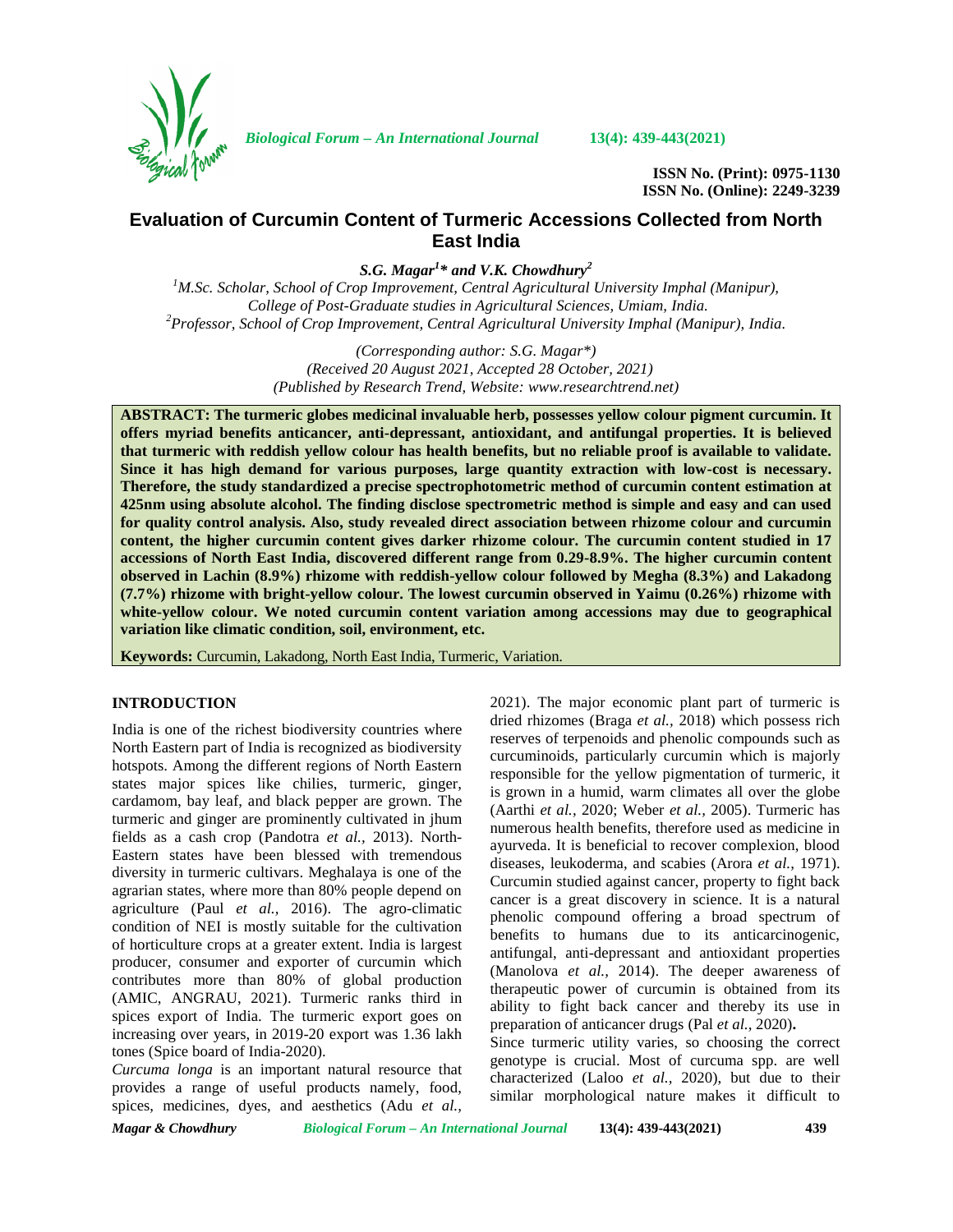distinguish. During flowering characterization is easy; however dried rhizomes are used most of time in different markets so it become difficult at later stage (Ramkumar *et al.,* 2020).

After the enlightenment on benefits of curcumin it comprehends that the price and value of turmeric rhizomes are determined by an accumulation of curcumin in rhizomes (Corcolon *et al*., 2014). Hence, standardization of crude turmeric rhizome is important to select appropriate genotype and this will be helpful to breeders and all researchers from different field related to curcuma spp. So, considering these views, the

present investigation is formulated to estimate curcumin content from turmeric accession of North East India.

## **MATERIALS AND METHODS**

Plant material. The present study evaluated 17 different turmeric accessions collected from different locations of North East India (Table 1). The study on curcumin content estimation was carried out in the laboratory of plant molecular biology and biotechnology, School of Crop Improvement, Central Agricultural University, Imphal.

| Sr. No. | Genotype            | <b>Collected From</b>        | <b>Curcumin Percentage</b> | MEAN±S.E.       |
|---------|---------------------|------------------------------|----------------------------|-----------------|
|         | Lachin              | Jaintia Hills                | 8.91 %                     | $1.85 \pm 0.03$ |
| 2.      | Megha turmeric 1    | CoA, CAU, Imphal             | 8.33 %                     | $1.40 \pm 0.01$ |
| 3.      | Lakadong            | CoA, CAU, Imphal             | 7.7 %                      | $1.22 \pm 0.01$ |
| 4.      | Charmit             | Jaintia Hills                | 6.79 %                     | $1.14 \pm 0.03$ |
| 5.      | Nirguli turmeric    | Papumpare, Arunachal Pradesh | 6.98%                      | $1.17 \pm 0.03$ |
| 6.      | Local III           | CoA, CAU, Imphal             | 6.00%                      | $1.01 \pm 0.06$ |
| 7.      | Kedaram             | CoA, CAU, Imphal             | 5.51 %                     | $0.93 \pm 0.01$ |
| 8.      | Local II            | <b>Byrnihat RiBhoi</b>       | 5.33 %                     | $0.90 \pm 0.01$ |
| 9.      | Tripura II          | AAU, Jorhat                  | 5.13 %                     | $0.86 \pm 0.01$ |
| 10.     | Assam II            | AAU, Jorhat                  | 4.71 %                     | $0.79 \pm 0.03$ |
| 11.     | Tripura I           | AAU. Jorhat                  | 5.04 %                     | $0.85 \pm 0.03$ |
| 12.     | Mizoram II          | AAU, Jorhat                  | 4.53 %                     | $0.76 \pm 0.01$ |
| 13.     | Local I             | CoA, CAU, Imphal             | 4.38 %                     | $0.74 \pm 0.01$ |
| 14.     | Arunachal Pradesh I | AAU. Jorhat                  | 3.09%                      | $0.52 \pm 0.00$ |
| 15.     | Yai Henuman         | CoA, CAU, Imphal             | 0.37%                      | $0.06 \pm 0.00$ |
| 16.     | Yaingou             | CoA, CAU, Imphal             | 0.29%                      | $0.05 \pm 0.00$ |
| 17.     | Yaimu               | CoA, CAU, Imphal             | 0.26%                      | $0.04 \pm 0.00$ |

**Table 1: List if turmeric genotype used for study.**

**Sample preparation.** In the present study quantitative curcumin estimation was done by a spectrophotometric modified method as given by Sadashivam and Manickam (2008). All samples were sliced and dried in a hot air oven. The samples were powdered using a grinder to use further in exaction. The spectrophotometric method was used for curcumin content estimation, absorbance was recorded at 425nm wavelength. A standard curcumin sample was purchased.

**Preparation of solution.** The dried rhizome powder 0.5gm weight accurately in conical flask (Round bottom, 500 ml with TS 24/29 ground joint). Add 250 ml of absolute alcohol and boil at 80°C for 4 hours, compensate for alcohol loss by adding alcohol in a flask. Cool the extract filter in a volumetric flask. Pipette 1 ml of filtered extract and dilute with 10 ml of absolute alcohol. The intensity of the extract and the standard solution was measured at 425 nm. The standard solution contains 0.0025gm of curcumin. The absorbance of 0.42 at 425nm corresponds to 0.0025gm curcumin.

Curcumin content estimation gm/100gm of turmeric powder was done by using standard formula

 $0.0025 \times$  Absorbance at 425 nm  $\times$ volume made up  $\times$  Dilution factor  $\times$  100

 $0.42 \times$  weight of sample  $\times 1000$ 

**Apparatus:** Flask (Round bottom, 500 ml with TS 24/29 ground joint). Condenser (Graham, coiled distillate type, drip tip, Interchangeable inner and outer joint. TS 24/29 ground joint, 500-650mm in length). **Instrument:** Grinder, Spectrophotometer, Pan Balance, Water bath, Hot air oven, Shaker. **Sample:** Turmeric powder.

#### **RESULT AND DISCUSSION**

In rhizomatous plant turmeric the rhizome having higher amount of curcumin which is preferred by consumers for different purposes. In present investigation the turmeric accession collected from North East region and analyzed for curcumin content. Result revealed that accession from Meghalaya has a comparatively higher percent of curcumin than other parts of North East India. Parallel observation was given by Geethanjali *et al*., (2016), they noted variation in curcumin content may due to geographical variation such as climatic condition, soil and environment. The curcumin content estimated in present study was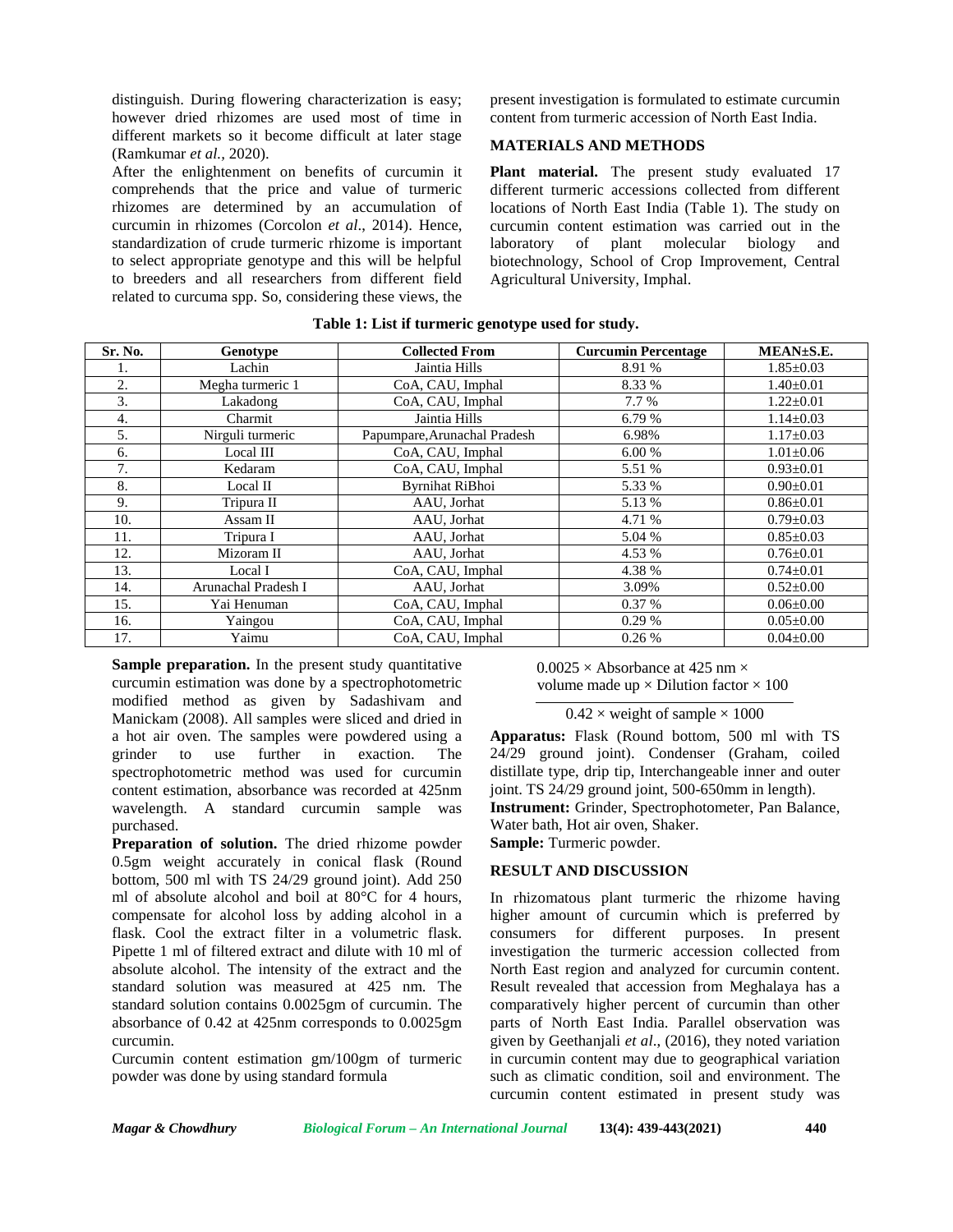observed in different range i.e., 0.29 – 8.9% according to their geographical area (Table 1). The curcumin is higher in Lachin turmeric (8.9%) followed by Megha turmeric (8.3%). Megha turmeric is developed from clonal selection of Lakadong turmeric (7.7%) of Meghalaya. The lowest curcumin content obtains in Yaimu (0.29%) collected from CoA, CAU, Imphal (Fig. 3). The curcumin content was higher in the present study as compared to the previous study given by Sahoo *et al.,* (2017). Sahoo observed lower curcumin percentage that may because of extraction conditions used acetone whereas, absolute alcohol was used in the present study. The different range of curcumin percent of turmeric observed as compare to Ramkumar *et al.,* (2020) study, as the geographical condition were different the samples used in previous study maintained in center for Biotechnology, Odisha. The researcher Kamble *et al.,* (2011) analyzed curcumin content in Krishna, Salem, Rajapuri, and Pratibha varieties of turmeric they extracted curcumin using absolute alcohol, acetone, hexane, and HPLC method and reported curcumin (3.9±0.0038) percent whereas, Arya *et al.,* (2016) described HPLC method for the curcumin percent determination in turmeric accession similarly present study curcumin estimated

using absolute alcohol. The result from Arya *et al*., (2016) showed that curcumin percent was ranging from  $1.51 \pm 0.5$  to  $3.26 \pm 0.4$  whereas, in present study results showed difference in curcumin percent which may because of geographical condition and method used for extraction. Singh *et al.,* (2013) studied 11 turmeric varieties for curcumin content analysis using a spectrophotometric method and obtained curcumin percent for Megha (7.5%) and Kedaram (5.3%) genotype which was similar to our study (Fig. 3). As a general observation in present study, the colour of dried rhizome and its powder varied from white-yellow to reddish-yellow (Fig. 1). The Lachin rhizome has high pigmentation and curcumin content as compared to other turmeric accessions i.e., reddish yellow colour. The Megha and Lakadong observed with bright yellow colour rhizome. The lowest curcumin content accession Yaimu observed with white-yellow colour of rhizome. The variation in rhizome colour showed variation in curcumin content as the rhizome colour intensity increases from light yellow to reddish yellow the curcumin content of rhizome also increases (Fig. 2) similar study was done by Pal*et al.,* (2020). It revealed direct association of curcumin content and rhizome colour.



**Fig. 1.** Turmeric accessions powder showing colour difference: the colour of dried rhizome and its powder varied from light yellow to reddish yellow. Correlating the biochemical observations and colour, it reveals that more colour in general has higher curcumin content than observed in light colour rhizome.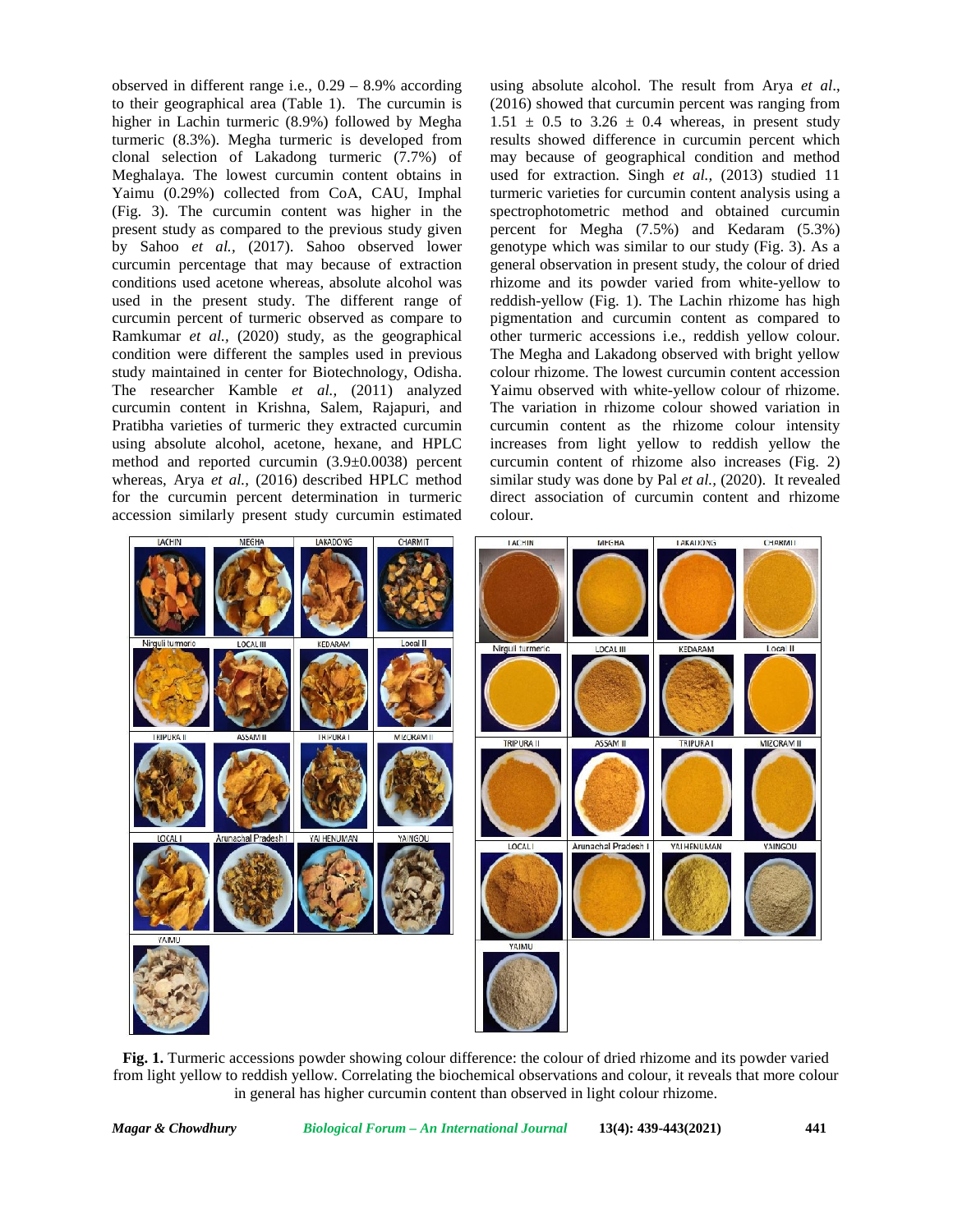

**Fig. 2.** The different colour intensity of the curcumin containing genotypes obtained after 4 hours of continuous heating with absolute alcohol by using condenser (Graham, coiled distillate type, drip tip, Interchangeable inner and outer joint. TS 24/29 ground joint, 500-650mm in length).



**Fig. 3.** Graphical representation of curcumin percentage in turmeric accessions.

#### **CONCLUSION**

In the present study, Lachin variety was identified with higher curcumin content which could be used as a valuable resource for further breeding programs for the improvement of the curcumin content in cultivars. The Lachin (8.9%) genotype has the highest curcumin percentage followed by Megha (8.3%) and Lakadong (7.8%). The turmeric accessions derive their quality mark depending on their curcumin content which could be judged by the appearance of their representative colour. A darker colour such as the reddish yellow observed in Lachin answered the higher percentage of curcumin found during the biochemical analysis while the white-yellow in Yaimu was found to be one of the Adu, least in this character. The present investigation concluded that Lachin genotype has highest curcumin content of 8.9 over the confirmed Lakadong species having 7.5 curcumin content. Yet, further evaluation is necessary to validate the present discovered results. However, further study needs to be carried out on this aspect.

**Acknowledgment.** I would like to express gratitude to the College of Post Graduate Studies in Agriculture Sciences, Umiam, Meghalaya, Central Agricultural University, Imphal for providing the necessary facilities and infrastructure support for the research work undertaken.

**Conflict of Interest.** As a corresponding author, I S.G. Magar, confirm that no-one else have any conflicts of interest associated with this publication.

#### **REFERENCES**

- Aarthi, S., Suresh, J., Leela, K., & Prasath, D. (2020). Multi environment testing reveals genotype-environment interaction for curcuminoids in turmeric (*Curcuma longa* L.). *Industrial crops and products, 145*, 112090.
- R.E.Y., Roto, R., & Kuncaka, A. (2021). Spectrophotometric determination of boron in food products by ester borate distillation into curcumin. *Journal of Biochemistry, 15*(1): 10-14. doi; https;//doi.org/10.24843/JCHEM.2021.v15.i01.p10
- Agricultural Market Intelligence Centre, ANGRAU, Lam. Turmeric Outlook Report-January to May (2021).
- Arora, R. B., Basu, N., Kapoor, V., & Jain, A.P. (1971). Antiinflammatory studies on *curcuma longa* (turmeric). *Indian Journal of Medical Research, 59*: 1289-1295.

*Magar & Chowdhury Biological Forum – An International Journal* **13(4): 439-443(2021) 442**